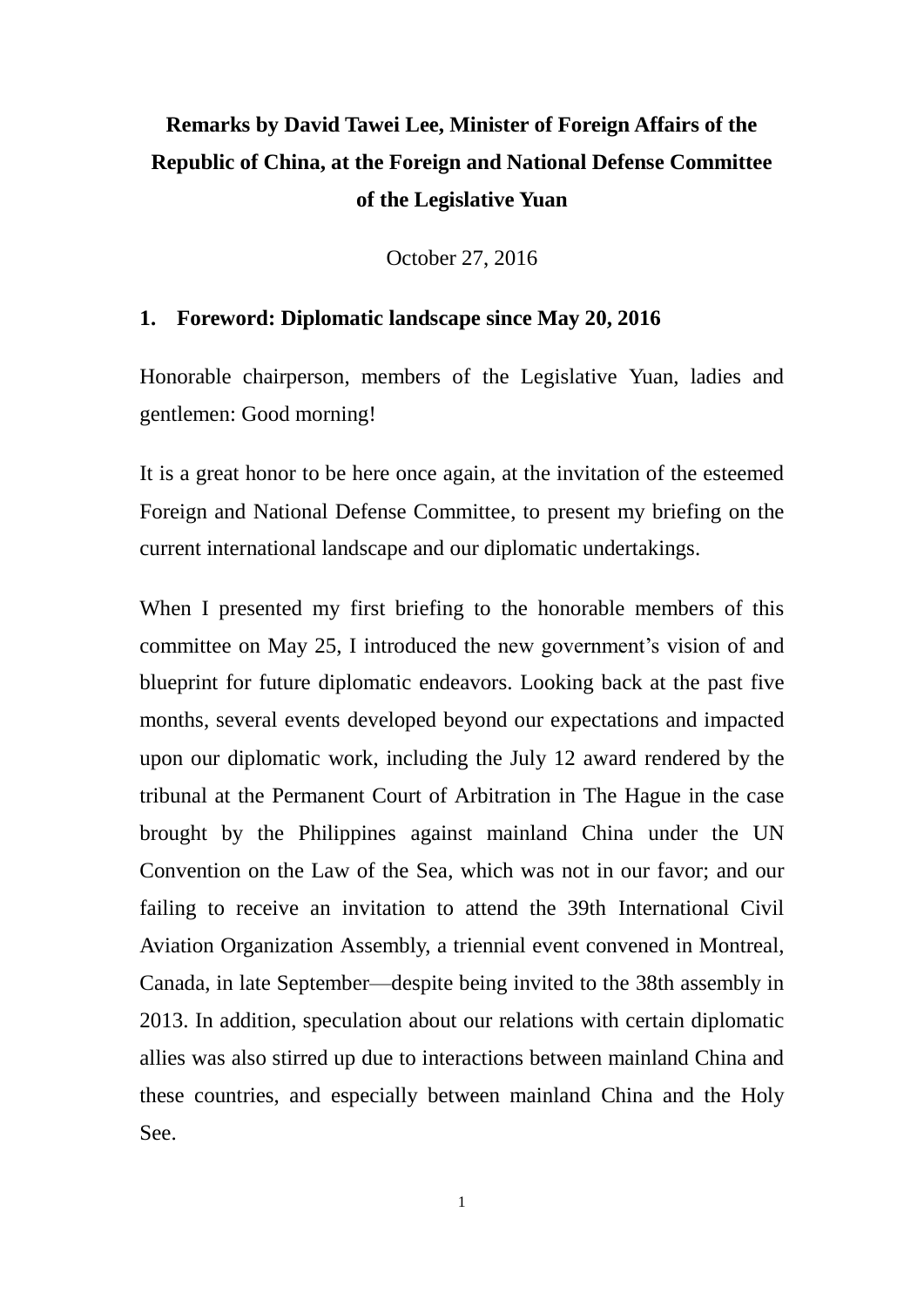However, during the same period we also made a number of successful diplomatic sallies, including Minister of Health and Welfare Lin Tzou-yien's attendance at the 69th World Health Assembly in May, despite a more difficult diplomatic situation than in previous years; the arrangement of President Tsai's visits to two diplomatic allies, Panama and Paraguay; and the arrangement of Vice President Chen Chien-jen's visits to the Dominican Republic and the Holy See. The visits made by the president and vice president have not only borne rich fruit in terms of promoting bilateral relations, but have also significantly increased our international visibility.

All of these developments are not just crucial to our dignity, rights, and interests in the international community; they also involve the interaction of complicated international factors, cross-strait relations, and our relationships with diplomatic allies. In the foreseeable future, our diplomatic situation will continue to present challenges and opportunities at one and the same time. To expand foreign relations while advancing our national interests and upholding our country's dignity, my colleagues and I will maintain a cautious and conscientious manner, adopting strategic ways of thinking to examine the overall situation facing our diplomatic work, and make adjustments to our approaches, so as to ensure that our policies and conduct serve the nation's highest interests and meet public expectations.

**2. Evaluating our diplomatic advantages and disadvantages, as well as opportunities and challenges, through SWOT analysis**

**2.1. Advantages and opportunities**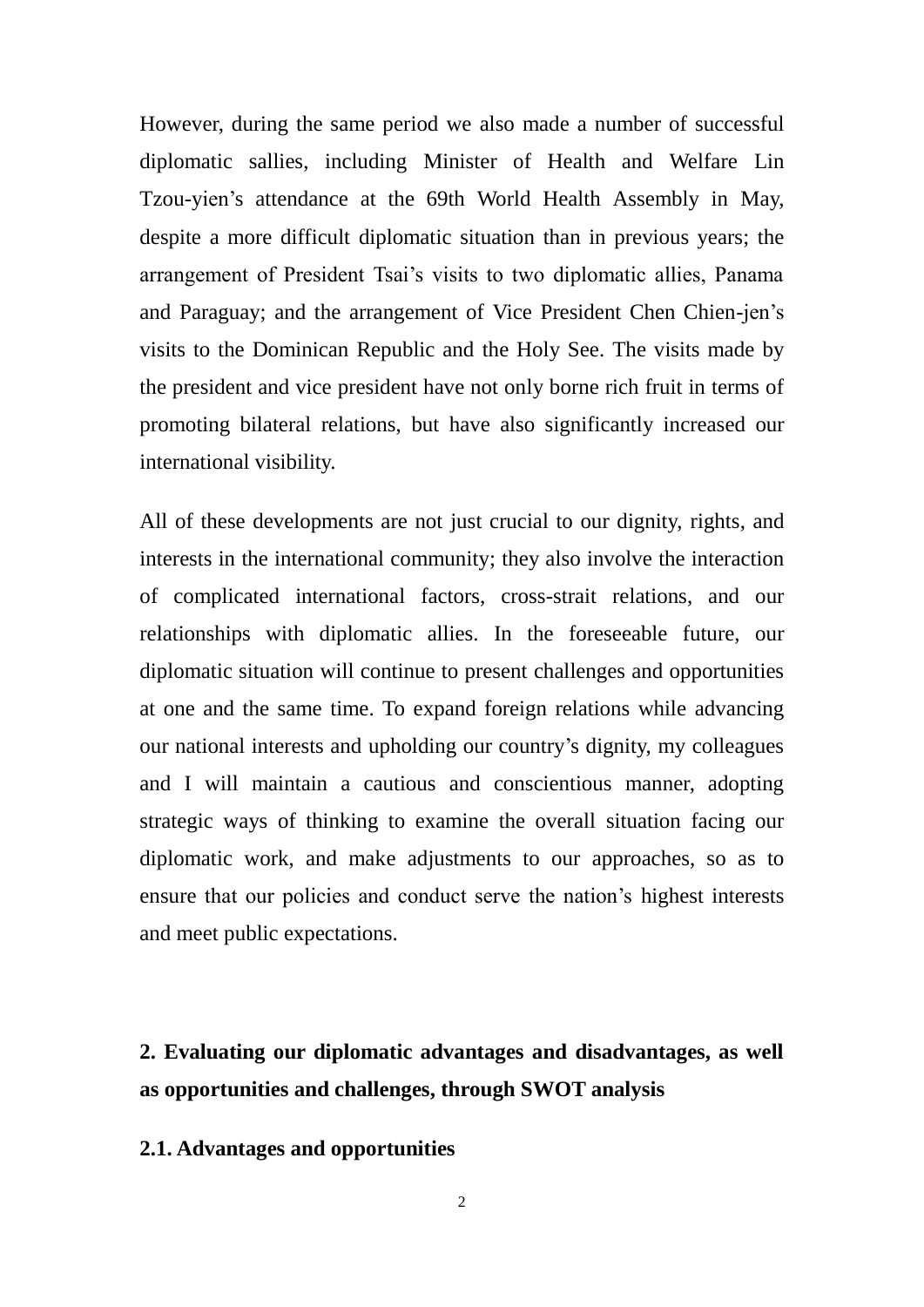# **2.1.1. Holding fast to the core values of freedom, democracy and respect for human rights; deepening relations with like-minded countries**

We have always maintained good bilateral relations with many important countries—such as the United States, Japan and European nations—who share with us the same core values of freedom, democracy and respect for human rights. Due to globalization, international cooperation is needed more than ever in areas involving nontraditional security issues such as environmental sustainability, medical aid, disease control and prevention, the combating of transnational crime, and disaster prevention and reduction. The professional experience that we have hitherto accumulated in related fields now affords us opportunities to deepen multilateral cooperation with the aforementioned countries through these regional issues.

# **2.1.2. Internationally competitive industries and talents, advantageous geographic position as effective instruments for expanding relations with other countries**

Taiwan's advantages in such areas as semiconductors, machine tools, wind turbines, information and communications technology, photovoltaics, biomedicine, medical apparatus and agricultural technology afford us a vital position in the world. As many countries compete to make inroads into the emerging economies of neighboring Southeast and South Asia, our experience of economic development, strengths in related industries and critical geographical position in the Asia-Pacific region will not only offer us the opportunities and space to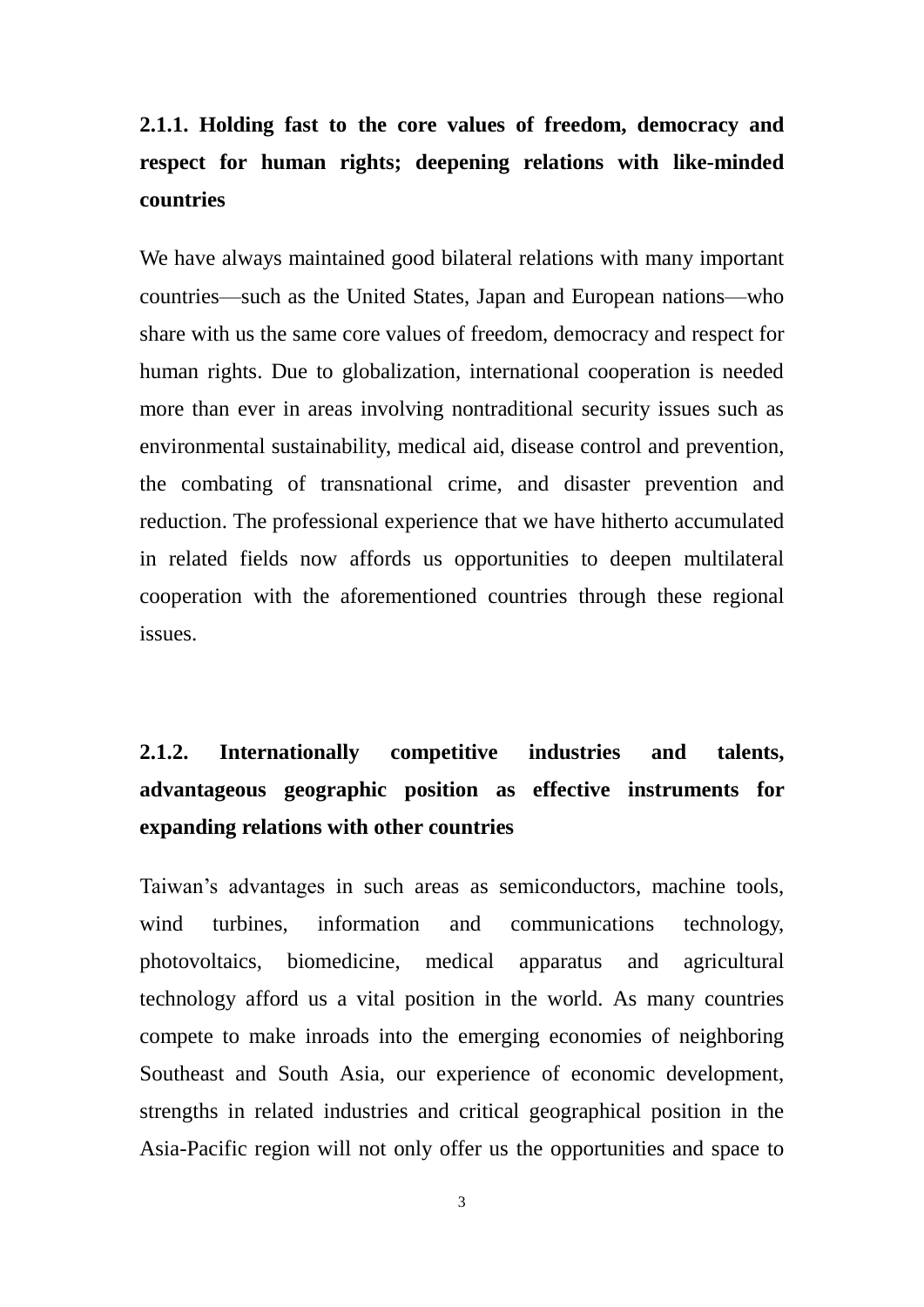expand business and trade, but will also assist us, through our industrial strengths and talents, in actively increasing cooperation and exchange with our diplomatic allies and key partners both within and without the region.

# **2.1.3 NGOs, alive with vigor and capacity in international humanitarian affairs, making concrete contributions to the international community and creating positive image of the ROC**

Taiwan boasts a vibrant civil society and is home to a range of NGOs alive with vigor and capacity. Over many years, their active participation in international humanitarian assistance work, based on a spirit of empathy, has produced concrete results for all to see. To take the 2015 earthquake in Nepal, for example, the Taiwan International Health Action team, formed by various domestic NGOs with MOFA's support, engaged in postdisaster recovery and assistance: The large number of personnel on this team put Taiwan sixth among nations dispatching similar teams, according to the UN Office for the Coordination of Humanitarian Affairs. This illustrates the outstanding capacity of Taiwan's NGOs, which provide the finest backing for MOFA as we go about promoting Taiwan's international humanitarian assistance and diplomatic work.

#### **2.2. Weaknesses and challenges**

## **2.2.1 Limited diplomatic resources, lack of consensus between ruling and opposition parties on a number of issues**

The relative disadvantages we currently face include challenges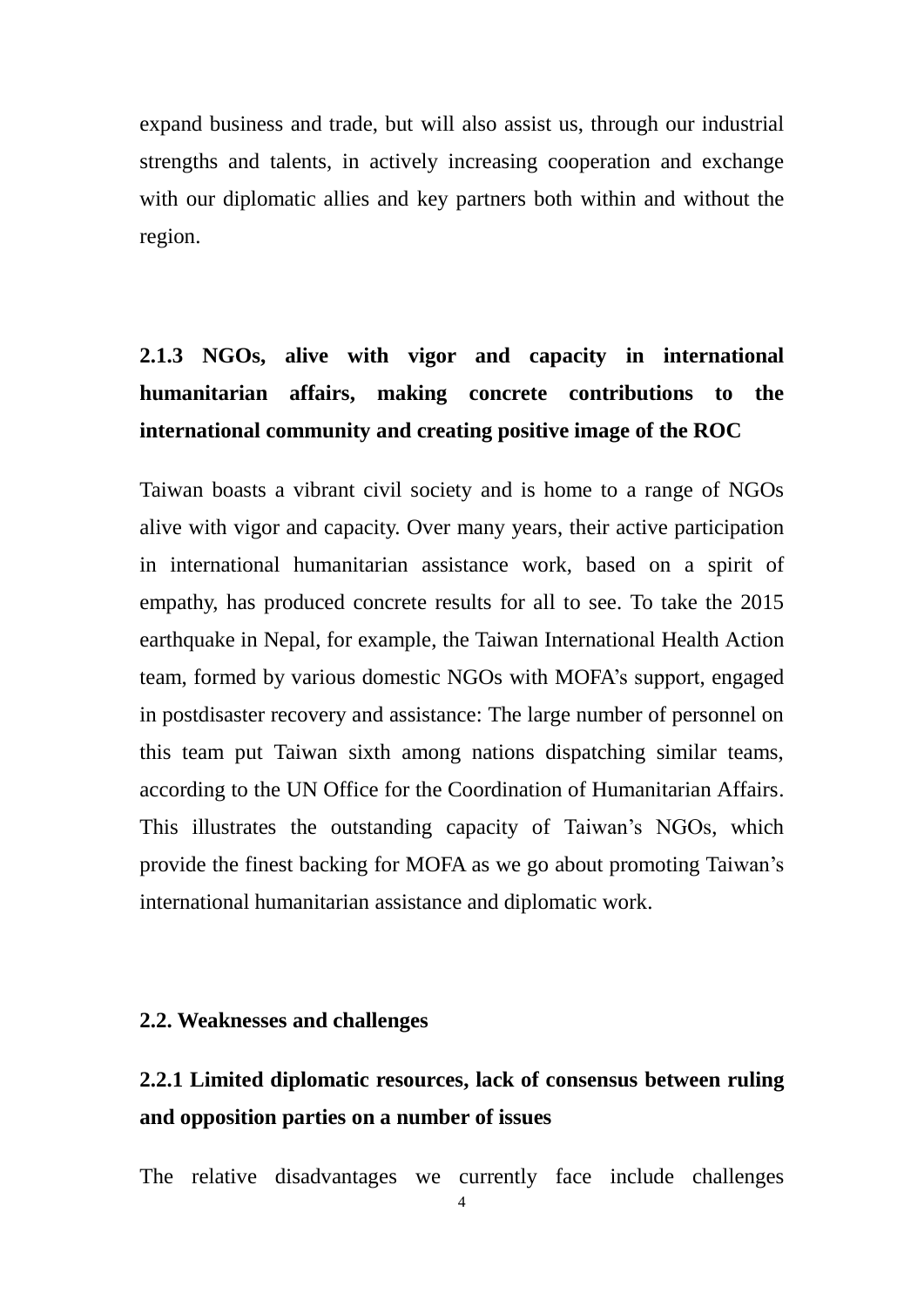stemming from economic transformation and upgrading, national financial difficulties and the government's relatively limited diplomatic resources. In addition, a number of diplomatic policies are in need of further consensus domestically.

## **2.2.2. Mainland China constricting ROC's international participation with increasing strength, flexibility and intensity**

Mainland China indisputably represents the biggest challenge in our diplomatic work. In its bilateral engagements, mainland China is using economic, military and similar forms of hard power as diplomatic tools to either lure away our diplomatic allies or to sell their one China policy aggressively among friendly countries with which we do not maintain diplomatic ties. In multilateral arenas, although it should be our right to take part in international meetings and activities on an equal footing, our international participation has been constantly constricted by mainland China over the years, and has come under even stronger pressure of late. This past July, for example, our officials were forced to leave the venue for a meeting of the UN Food and Agriculture Organization's Committee on Fisheries; in September, we failed to receive an invitation, as three years ago for the 38th ICAO Assembly, to attend the 39th ICAO Assembly; and even the national emblems on the uniforms of our representatives participating in the 2016 Summer Paralympics were required to be changed. Thus, it is clear to see that mainland China's pressure upon us in constricting our international participation is growing wider in scope, more intensive, and more flexible in approach, leaving us with ever sterner challenges when trying to participate in international activities.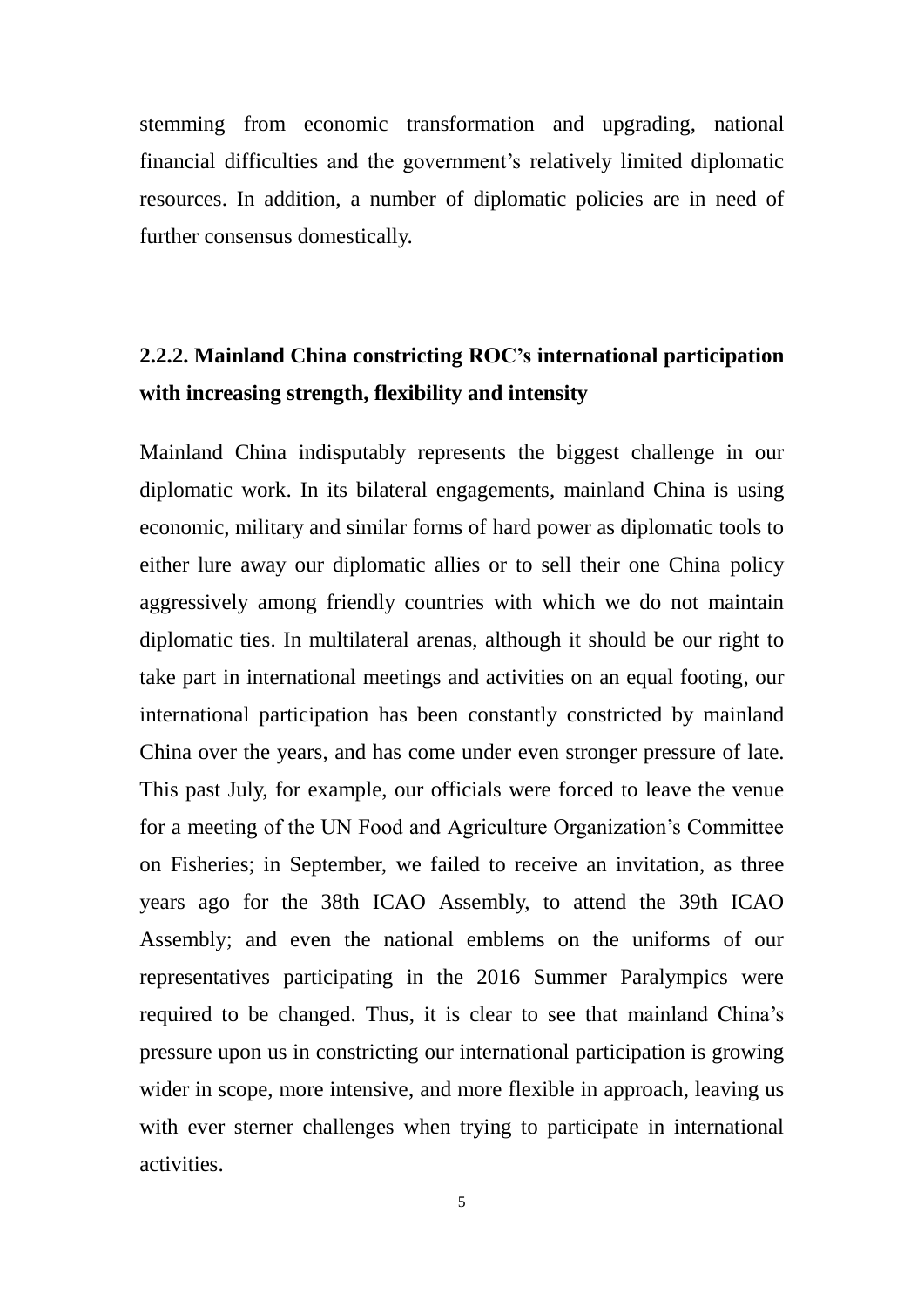# **2.2.3. International engagement remains dominated by realism; ROC's rights and interests could be impacted by other countries as they attempt to defend their national interest**

The situation in the South China Sea, the regional strategic tussle between mainland China and the United States, the rights and interests of countries concerned with developing resources, and our national interests being compromised as a result of the award rendered by the tribunal at the Permanent Court of Arbitration in the South China Sea arbitration, are all cases in point.

However, I want to particularly emphasize that a crisis can be turned to one's advantage, and that a challenge represents something of an opportunity. With our diplomatic resources limited as they are, we should be giving fuller play to our strengths in economics and trade, to our NGOs, and to public diplomacy. Indeed, unable to establish diplomatic ties with many countries due to the mainland China factor, we should instead be focusing our engagement with foreign countries on issues of nontraditional but substantive diplomacy in nature. And as to the differences between the ruling and opposition parties, we should be striving to seek maximum consensus, transcending political affiliations, and work in the best interests of the nation.

#### **3. Solutions and responses**

My colleagues and I at MOFA have remained consistently committed to protecting the ROC's national interests and to earning our country the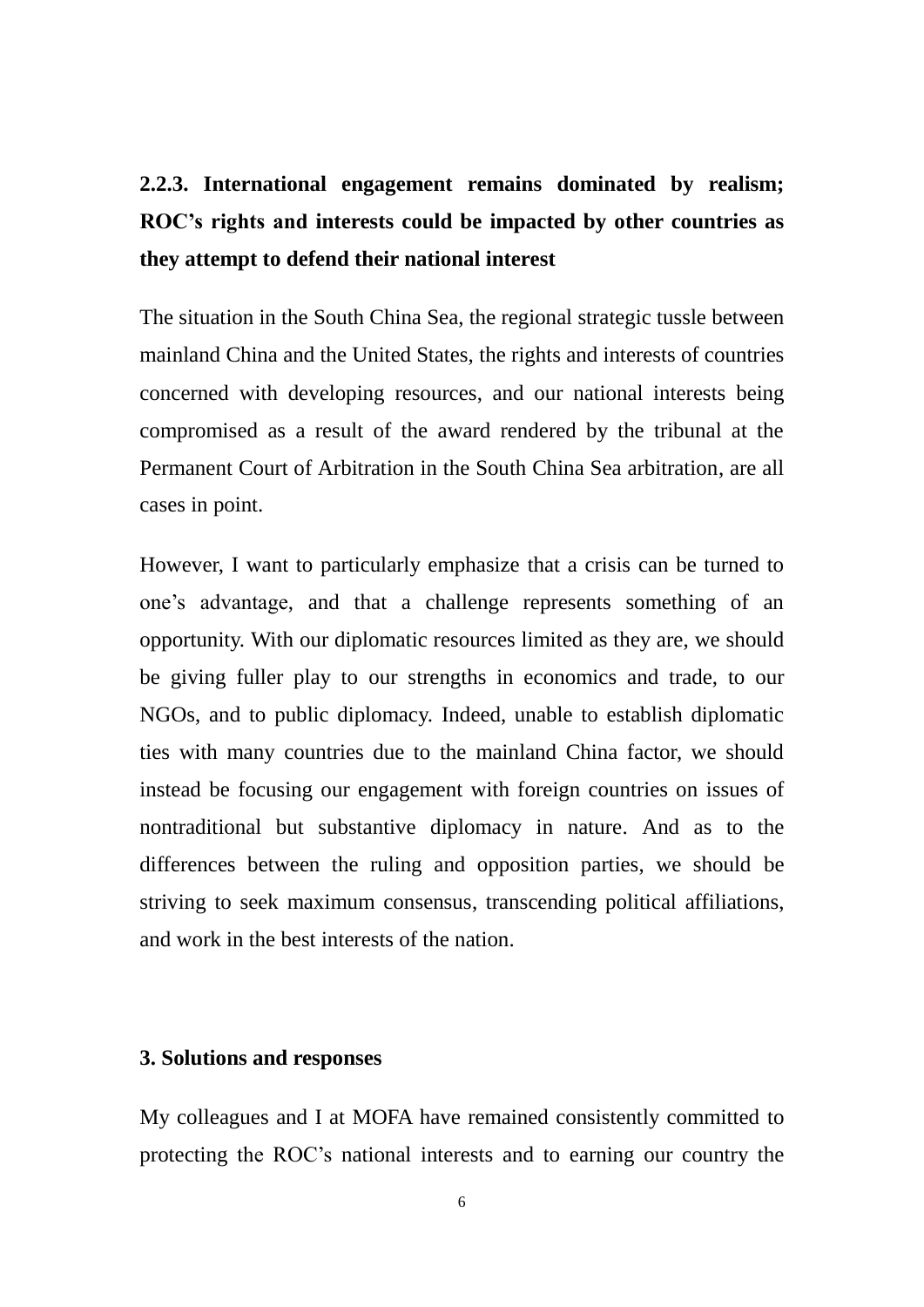dignity and international participation it deserves, with steadfast diplomacy as the core objective and task of our mission. In the future, MOFA will continue to pursue the following 10 major objectives:

## **3.1. Consolidating diplomatic relations by continuing to promote reciprocal, mutually beneficial steadfast diplomacy**

During her visit to Panama and Paraguay, President Tsai articulated a new line of diplomatic thinking distinguished by the principles of steadfast diplomacy and mutual assistance for mutual benefits. The president believes that all foreign aid and cooperation projects should be tailor made to the individual situation, allowing both sides to benefit.

Thanks to the sterling efforts of the members of the Taiwan Technical Mission in Panama, a project to reestablish the Holy Ghost orchid, Panama's national flower, provides the best example of the principle of mutual assistance for mutual benefits. The initiative has allowed this flower to blossom in the beautiful land of Panama once again, while also allowing the technical mission to develop more advanced and sophisticated breeding and cultivation techniques.

Since May 20, several official visits arranged by MOFA for those at the highest level of government have allowed our leaders and counterpart heads of state to engage in a wide range of discussions as to the scope of bilateral cooperation, to understand the areas in which our countries might complement one another, and to elaborate projects involving mutual assistance. Looking ahead, we will continue to discuss issues of mutual concern with our diplomatic allies, and jointly promote mutually beneficial methods of cooperation and exchange, thus deepening bilateral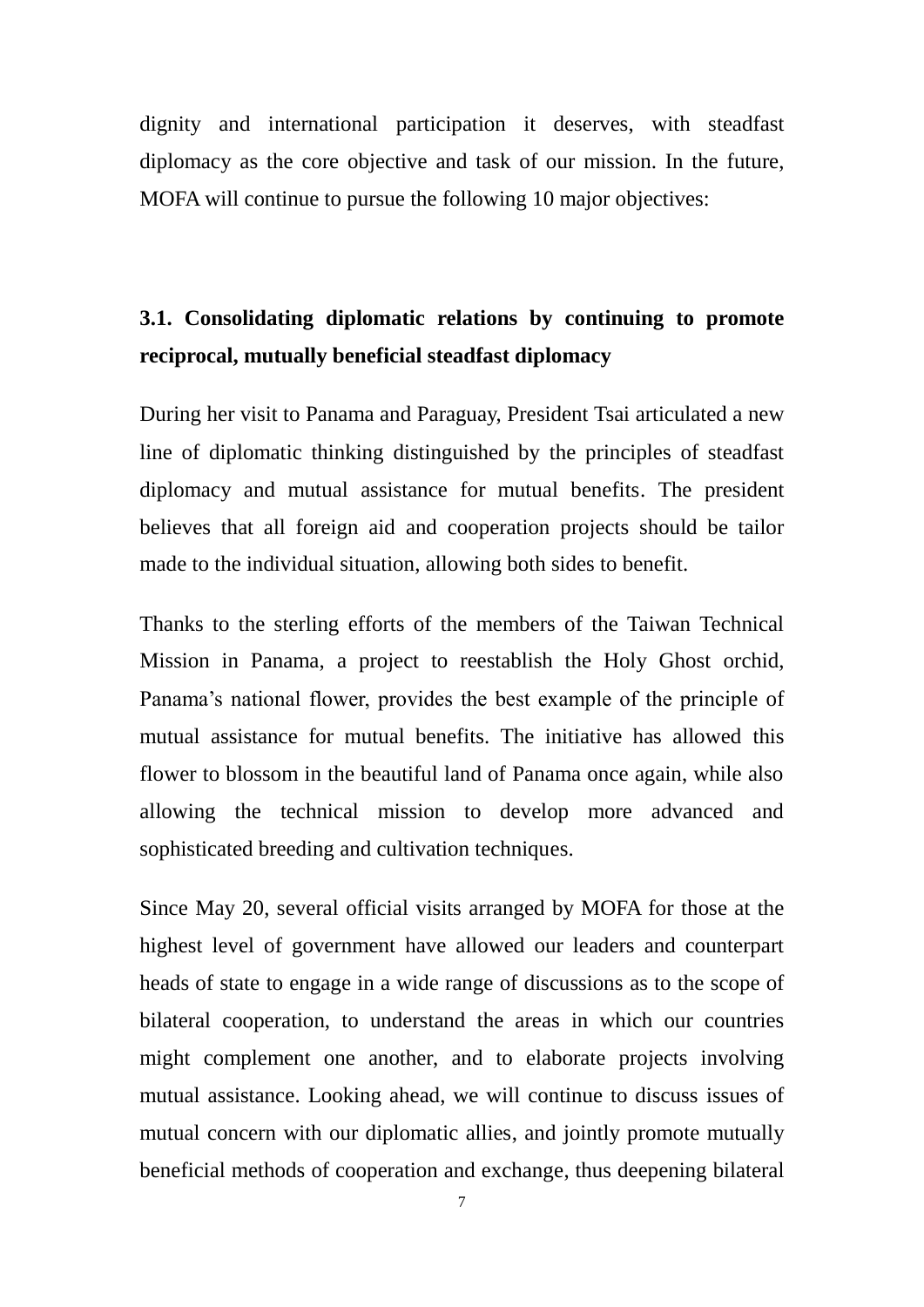interaction and exchange, and establishing sustainable partnerships.

## **3.2. Deepening and expanding relations with like-minded countries, such as the United States, Japan, and European Union members**

#### **3.2.1. Relations with the United States**

Our relations with the United States form the most important link in our foreign relations. Since President Tsai took office in May, we have upheld the principles of staying low key and consistent in managing our relations with the United States, with our efforts to maintain mutual trust earning the affirmation of the US government. In early October, the two sides held consultations under the Trade and Investment Framework Agreement. On November 8, the US will hold general elections for president and vice president, as well as members of Congress. MOFA and its overseas missions will pay close attention to the elections and ensure that both parties hold a stance equally friendly to Taiwan. As the Congressional election could affect the future of the Trans-Pacific Partnership, MOFA will draft plans for each possible election outcome and further communicate with Congress after the election on related issues. In addition to engaging in traditional security and political exchanges, the two sides will continue to cooperate in such areas as women's empowerment, public health, information and communications technology, and energy through the Global Cooperation and Training Framework.

### **3.2.2. Relations with Japan**

In recent years, Taiwan and Japan have signed a number of important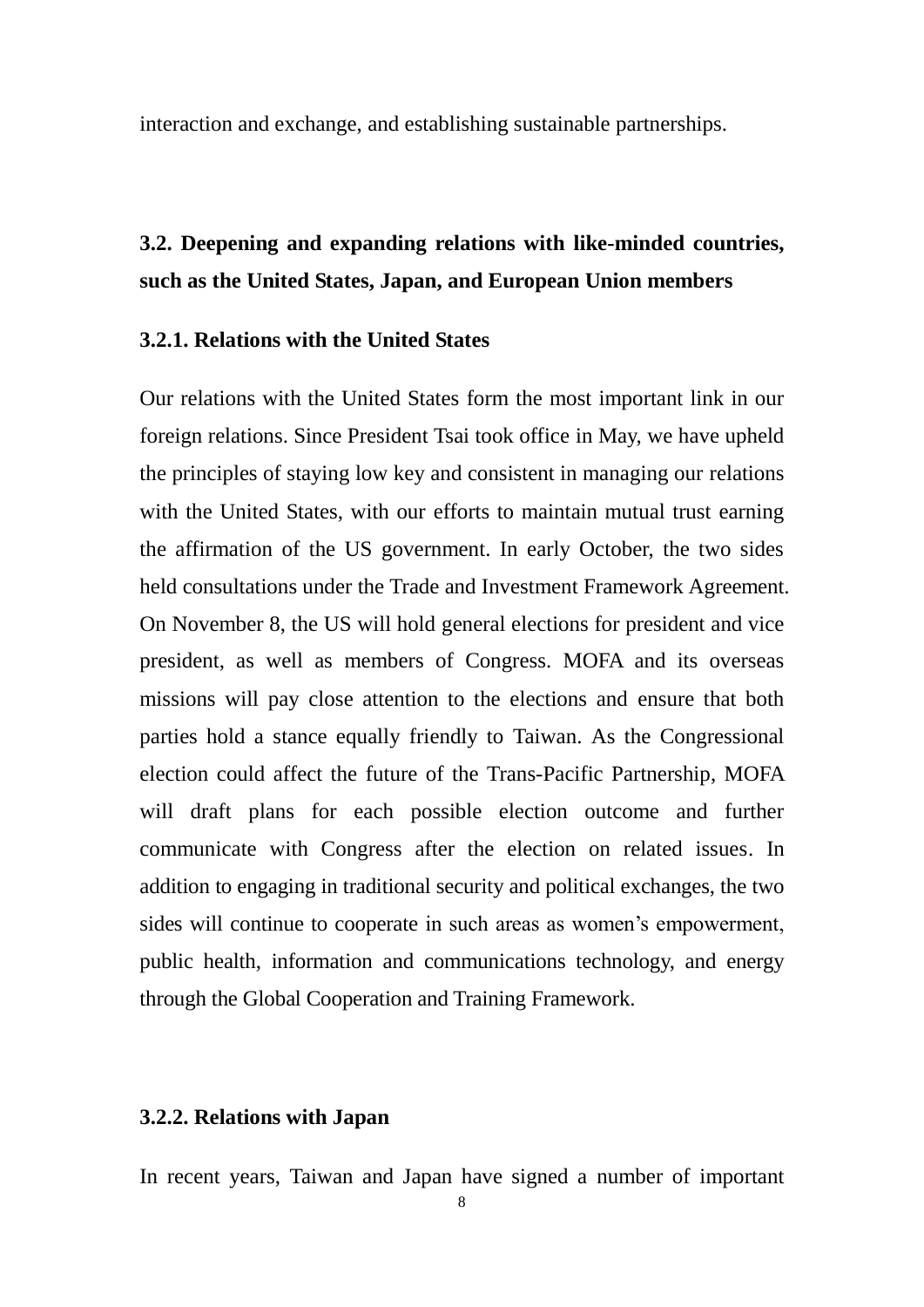agreements, including ones on investment, fisheries, and avoidance of double taxation. Bilateral legislative exchanges are frequent and close, and people-to-people exchanges have also reached new heights. In May, the two sides agreed to launch a cooperation mechanism for maritime affairs. Following related bilateral consultations, the first round of dialogue on Taiwan-Japan maritime affairs cooperation will be launched in late October. The discussions will cover such topics as fisheries cooperation, maritime emergency rescues, and oceanographic research. Our related government agencies are well prepared for these discussions. Through this meeting and on the premise of reciprocity and mutual benefit, we hope to establish a regular and efficient communication channel, as well as close cooperation, with Japan on maritime issues. As for the Okinotori matter, which has received great attention in Taiwan, the government will continue negotiating with Japan to uphold our fishermen's rights.

#### **3.2.3. Relations with Europe**

In recent years, MOFA has been striving to construct a multifaceted, multilevel, and multichannel platform for important cooperation endeavors and exchanges with the European Union. Through bilateral governmental efforts, involving the participation of a range of ROC ministries, the scope of bilateral cooperation, which traditionally focuses on economic and cultural issues, has expanded to such fields as antipiracy at sea, human rights, industrial cooperation, international development, as well as sanitation and security. Our bilateral cooperation agreements with the Czech Republic, France, Germany, Austria, and Poland cover such areas as science and technology, education, and avoidance of double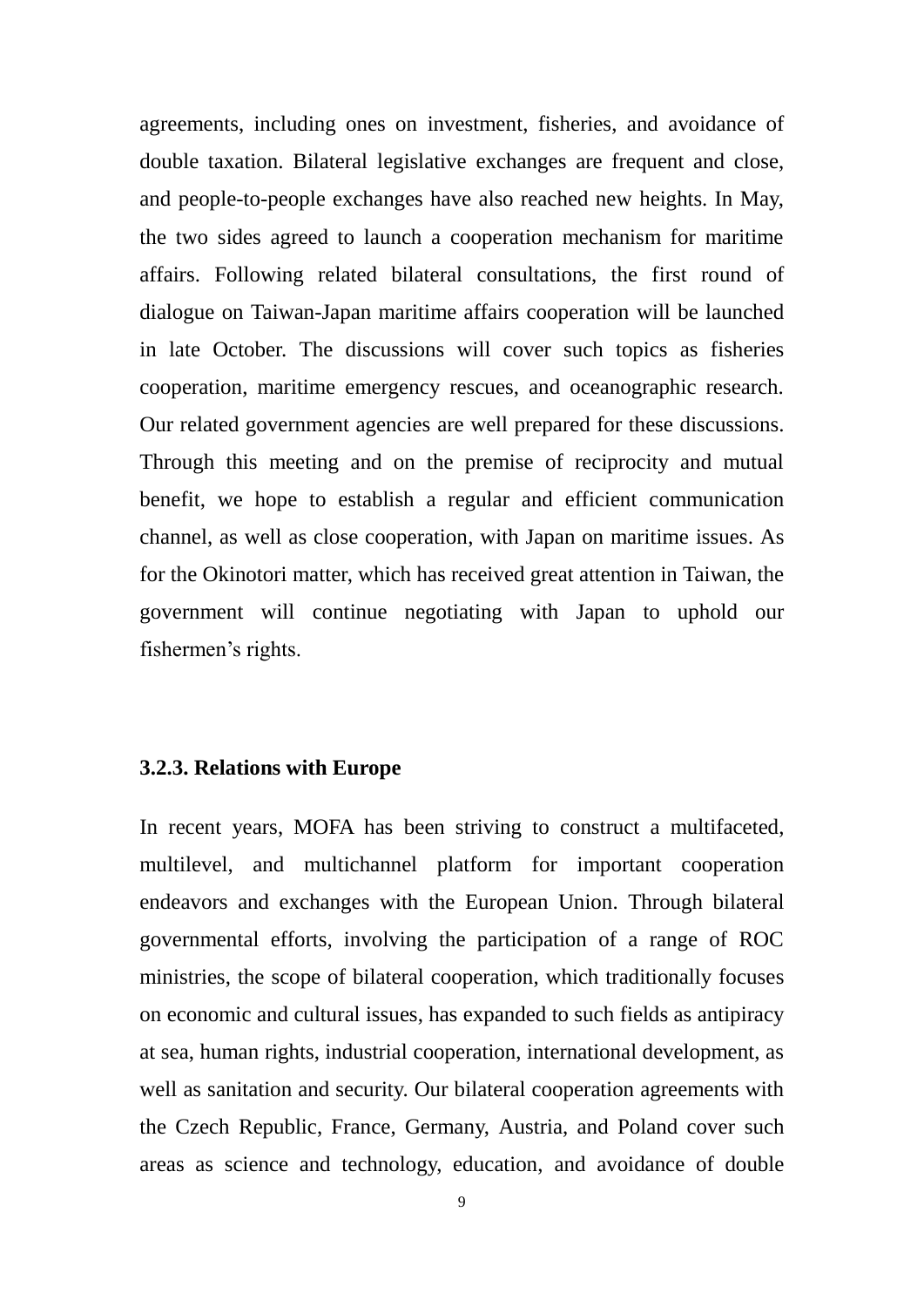taxation. Last week, we signed with Poland an agreement on the avoidance of double taxation and prevention of tax evasion. It will not only foster an environment that is more tax fair and investment friendly for the 29 Taiwanese companies that have already invested nearly US\$203 million and created around 4,600 jobs in Poland, but also spur bilateral investment and trade. In the meantime, we are promoting the signing of a Taiwan-EU bilateral investment agreement, with the aim to advance systematic cooperation through annual bilateral consultations.

### **3.2.4. Monitoring the impact of Brexit and responding appropriately**

In June, the United Kingdom decided through referendum to exit the European Union, but it will not take effect for another two years or longer. Once achieved, in principle the UK will be untethered from EU diplomatic and security policies, enabling it to adopt a more independent diplomatic stance. Taiwan and the United Kingdom maintain close substantive exchanges and share the values of democracy, freedom, and human rights. We will continue to observe the impact of Brexit on the political and economic landscape of Europe and the rest of the world. We hope to continue cooperating with the UK to maintain bilateral cooperation and exchanges with the aim to further protect democracy, freedom, and human rights.

#### **3.3. Promoting the New Southbound Policy**

In her inaugural address, President Tsai announced her New Southbound Policy, which was followed by related economic and trade strategy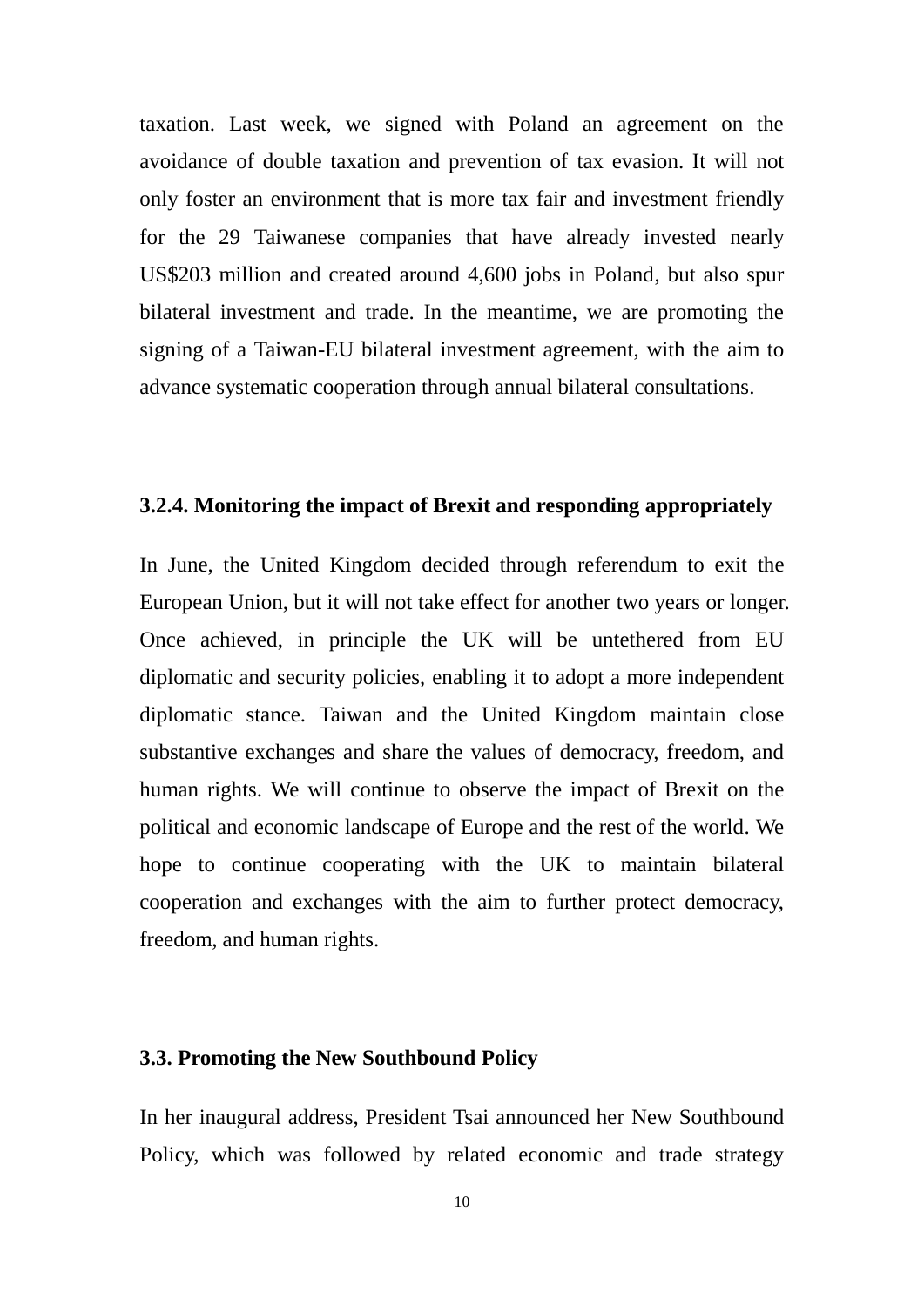guidelines, as well as related plans launched by the Executive Yuan. Therefore, MOFA has focused on strengthening mutually beneficial relations with the 18 countries comprising ASEAN members, South Asian countries, New Zealand, and Australia. Four major areas have been targeted, namely, collaboration in economic affairs, exchange of human resources, sharing of resources, and forging of regional links, so as to better foster a sense of economic community.

To swiftly obtain positive effects, we have completed several plans under the policy, such as launching a one-year trial of visa waivers to Thai and Brunei nationals on August 1 and multiple-entry visas valid between two and five years for nationals of Southeast Asian countries. On September 1, we also expanded online services to a greater number of Southeast Asian countries, and simplified visitor visa applications for tourist groups from the region, allowing them to apply online. In addition, the websites of MOFA overseas missions in the 10 ASEAN member countries are to be translated into local languages (translations have been completed for eight countries thus far: Singapore, the Philippines, Thailand, Indonesia, Malaysia, Brunei, Myanmar, and Vietnam, including the branch in Ho Chi Minh City). The magazine *Taiwan Panorama* is now being translated into Indonesian, Thai, and Vietnamese, with the websites of MOFA missions in Southeast Asia linking to the online translations of the magazine.

In addition, MOFA has set up a task force to implement the New Southbound Policy and optimize the allocation of diplomatic resources. Missions in the region have been instructed to submit concrete proposals based on policy goals and their host countries' individual circumstances. Accordingly, MOFA has planned the following measures: forming links between cities in Taiwan and those in Southeast Asian countries,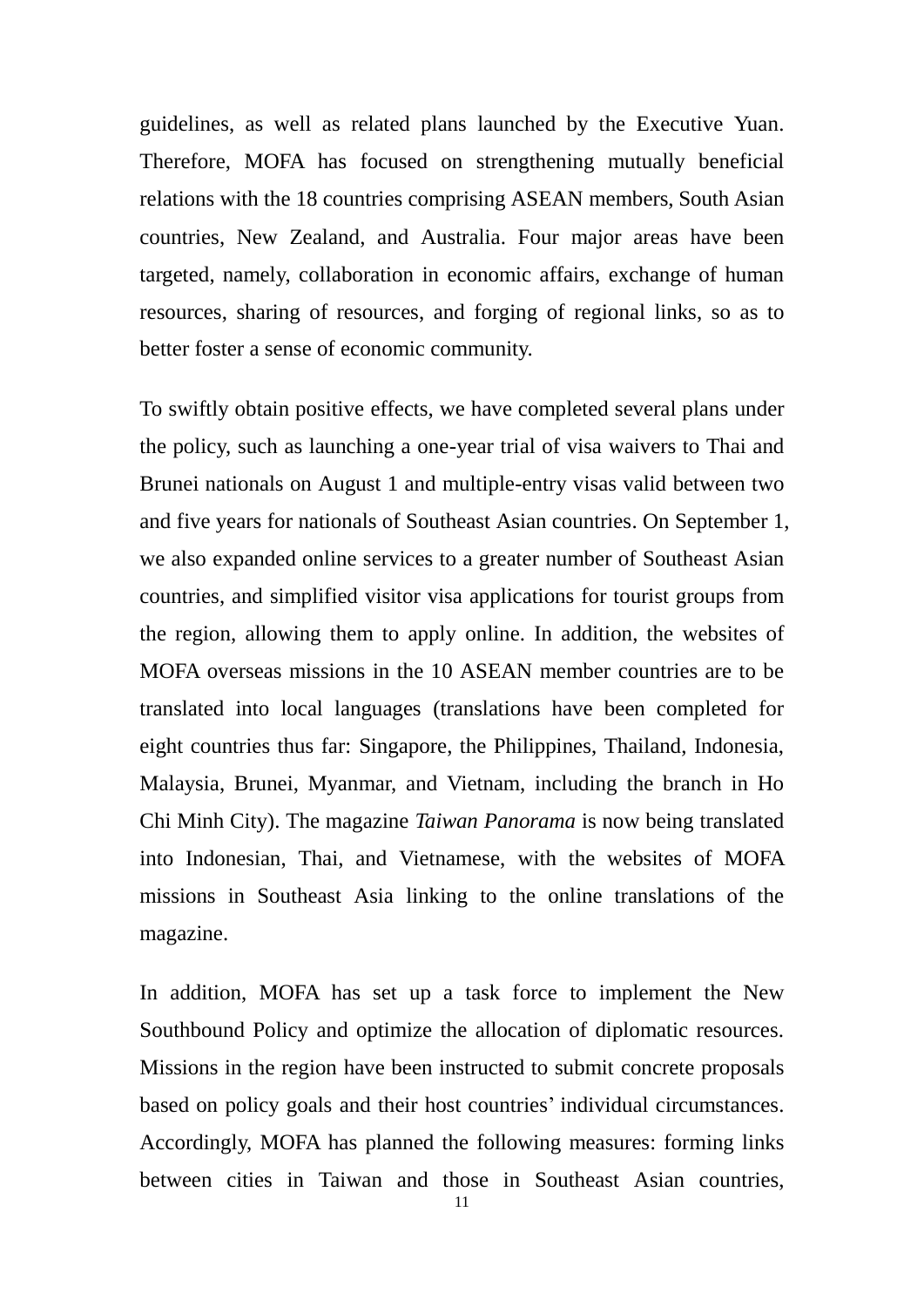encouraging mutual visits, enhancing multilateral parliamentary diplomacy, promoting the signing of bilateral economic cooperation agreements, strengthening medical and humanitarian aid, and expanding training programs.

## **3.4. Continuing to promote participation in international organizations through pragmatic approaches**

Global issues handled by international organizations and mechanisms, such as the World Health Organization, International Civil Aviation Organization, United Nations Framework Convention on Climate Change, and Interpol, impact the well-being of the entire human race, including ROC nationals. Our greater participation in the mechanisms, meetings, and activities of international organizations would enable us to assist both others and ourselves. We will not and should not be excluded from the handling of these global concerns. Although we were not invited this year to the 39th Assembly of ICAO, our efforts to join the event earned international support, thus adding impetus to our endeavors to promote Taiwan's future involvement in international organizations. Looking ahead, the government will draw up practical and viable goals for our professional participation in international organizations based on their functions and attributes. We will also continue to maintain contact with like-minded countries and evaluate situations from both our and their perspectives in order to better convince international organizations of the critical and urgent need to include Taiwan in related discussions.

### **3.5. Safeguarding ROC sovereignty over the South China Sea Islands**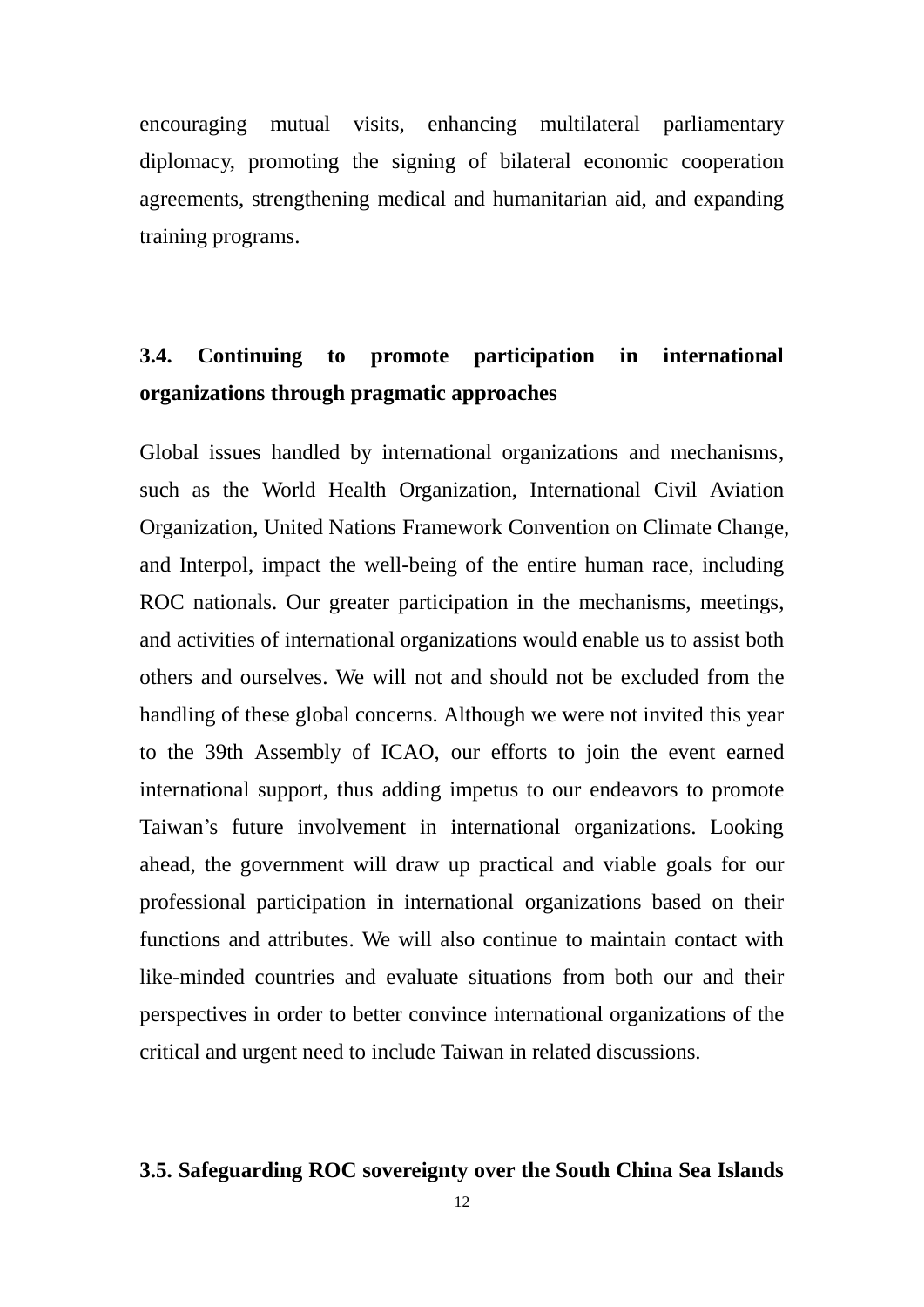#### **and maintaining regional peace and stability**

This July, the tribunal at the Permanent Court of Arbitration in The Hague announced its unfavorable award on the ROC in the South China Sea arbitration submitted by the Philippines against mainland China. Therefore, MOFA has been producing materials to better educate the international community about the ROC's indisputable sovereignty over the South China Sea Islands and their relevant waters in accordance with international law and the law of the sea. The ROC government reiterates that it will take staunch action to safeguard the country's territory and relevant maritime rights and that the award is not legally binding on the ROC. When resolving disputes in the South China Sea, MOFA will continue to safeguard our national sovereignty and act on the principle of setting aside differences and promoting joint development. The ROC is willing to work with all parties concerned to advance peace and stability in the South China Sea and jointly preserve and develop resources in this region through negotiations conducted on an equal basis.

In the future, we will continue to maintain contact with all parties concerned so as to engage in multilateral talks, and also seek to establish coordination and cooperation mechanisms on such nontraditional security issues as marine environmental protection, scientific research, maritime crime prevention, humanitarian assistance and disaster relief. Together, we can maintain regional peace and stability.

## **3.6. Harnessing our humanitarian aid capabilities in our diplomatic work**

MOFA has for many years been actively promoting humanitarian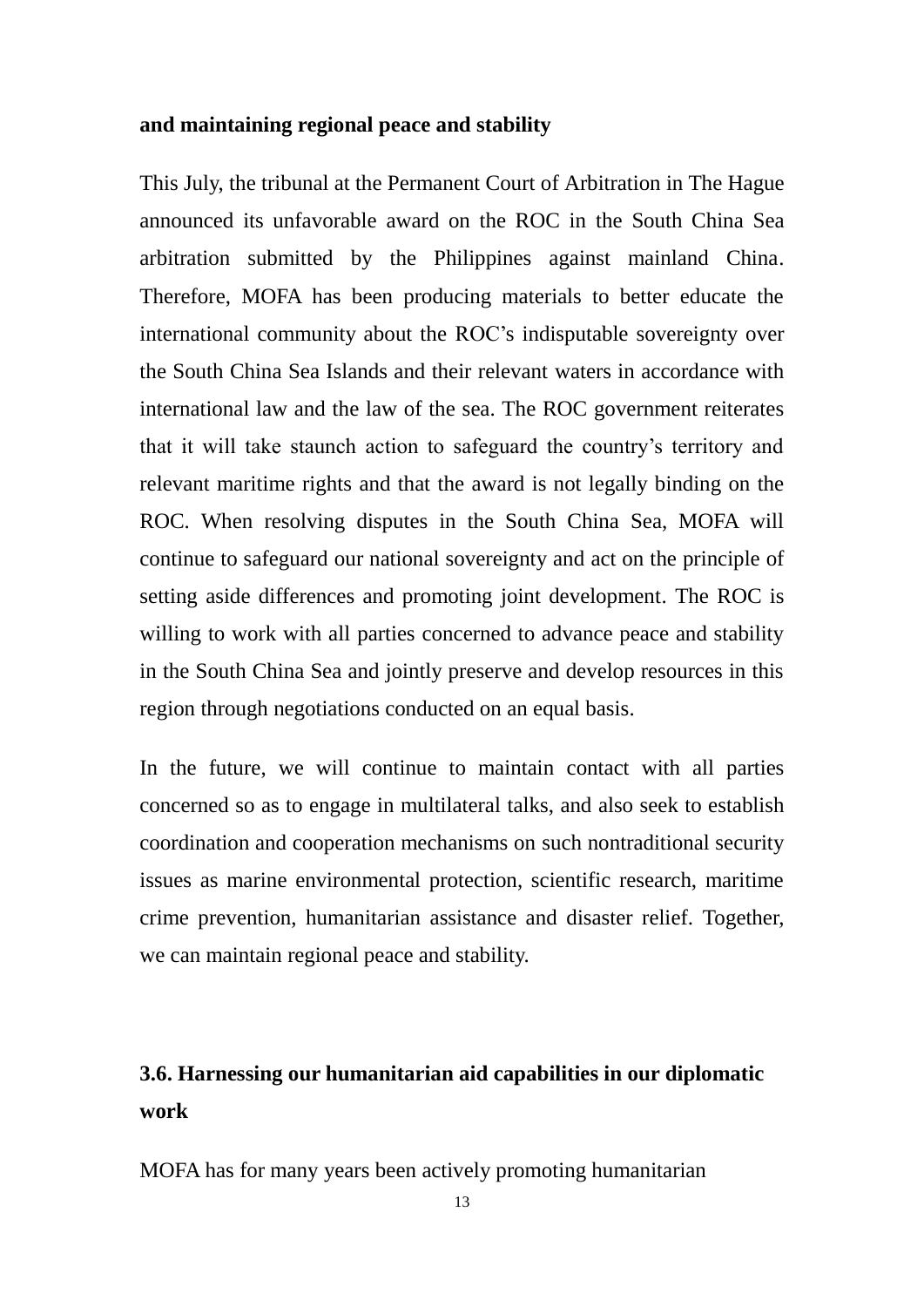diplomacy in order to stay abreast of foreign aid trends, fulfill our responsibility as a member of the global village, and give back to the international community based on a spirit of humanitarian concern. In addition to enhancing cooperation with both local and foreign NGOs on implementing foreign aid projects, we are also continuing to coordinate with NGOs engaged in humanitarian rescue work, as well as related government agencies, with a view to establishing a Taiwan NGO international aid contact platform through which to share experience and integrate resources, as well as help both domestic and overseas NGOs carry out international humanitarian aid programs.

Over the past few years, Taiwan has not once been absent from efforts to provide emergency humanitarian aid whenever major disasters have occurred around the world, including earthquakes in Haiti, Japan, and Nepal, and Typhoon Haiyan in the Philippines. We have helped the Marshall Islands overcome drought conditions, we have helped Belize, Guatemala, and Haiti with rebuilding after hurricanes, and we have helped our diplomatic allies in Latin America, such as Honduras and El Salvador, prevent and control the Zika virus. Similarly, to show our concern for refugees caught in the chaos of war being fought by the terrorist organization Islamic State of Iraq and the Levant in the Middle East, MOFA has also donated items such as prefabricated houses, medical equipment, lighting, and food through international cooperation. In addition, we have been commended by both the Holy See and various bishops in recipient nations for our close cooperative partnership with the Holy See on international humanitarian aid and charity work.

Humanitarian aid is an issue that is unaffected by partisanship, one that people can easily agree on. My ministry will continue to actively promote humanitarian diplomacy work, not only to give back to the international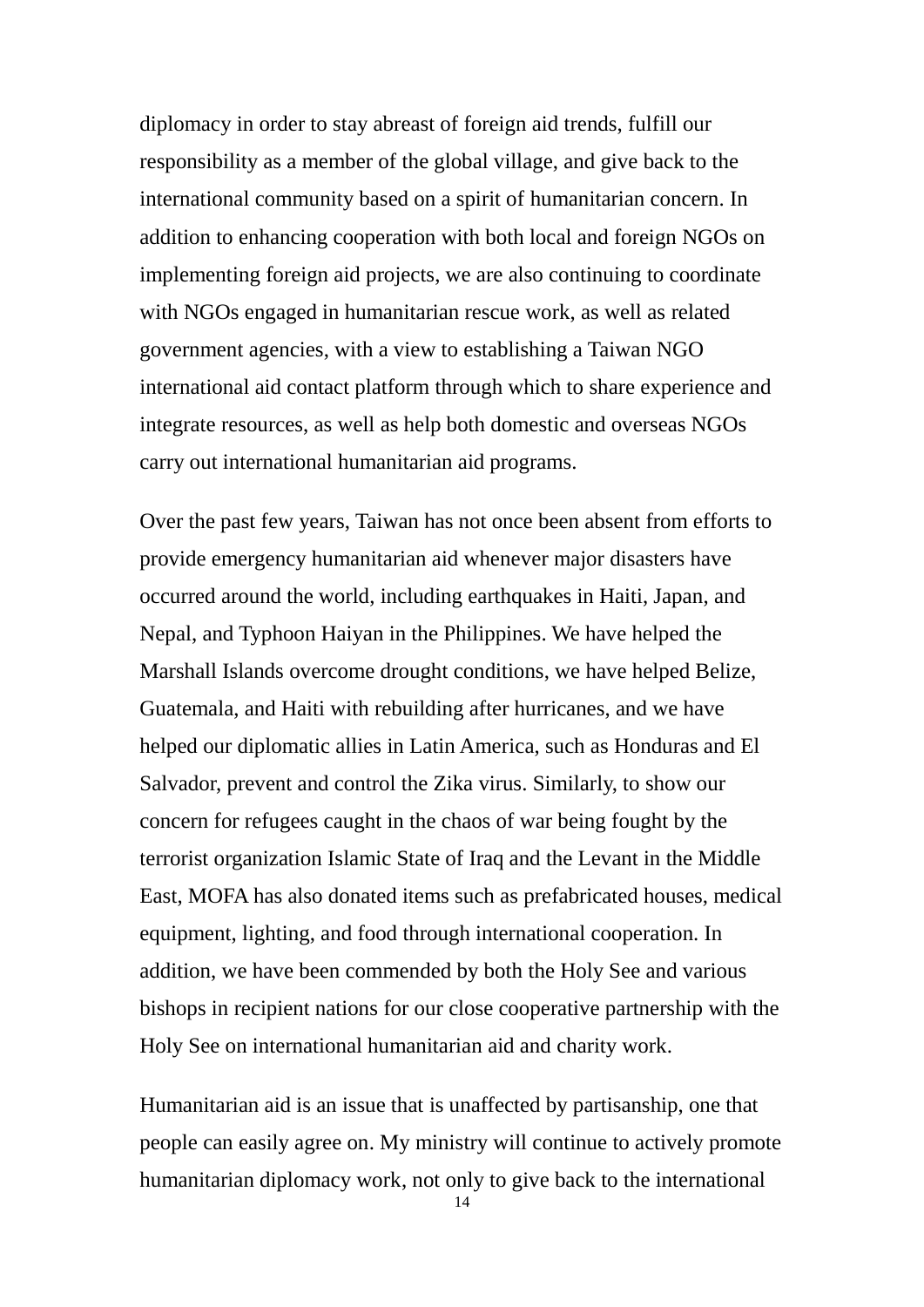community, but also as a way of helping Taiwan enhance its ties with its diplomatic allies and other friendly nations, as well as expanding its international space.

## **3.7. Seeking global opportunities for Taiwanese youth to expand their horizons**

Through the joint efforts of MOFA and our representative office in Paris, Taiwan and France signed a youth working holiday agreement on July 13 that will give young people with a penchant for French culture a wonderful opportunity to visit the country and gain a more international perspective. In June, we also signed the latest iteration of a scientific cooperation agreement with the Czech Republic to encourage young scholars from both countries to participate in joint research programs, as well as to cooperate on competing for EU-sponsored programs. In addition, Israel has expressed a high degree of willingness to sign a youth working holiday agreement with Taiwan, which is especially good news since it will allow our youths to get involved in R&D and innovation programs in Israel, a country whose economy is well-known for its young start-ups. We are currently waiting for the relevant departments in Taiwan to reach a consensus before we can put pen to paper.

Moreover, MOFA is looking to transform the International Youth Ambassadors Exchange Program, which we started in 2009, by working with relevant government agencies, as well as local and foreign NGOs, to add elements involving humanitarian aid and care. This will give full play to our younger generation's strengths, allowing them to realize their dreams, while also leaving behind a favorable impression of Taiwan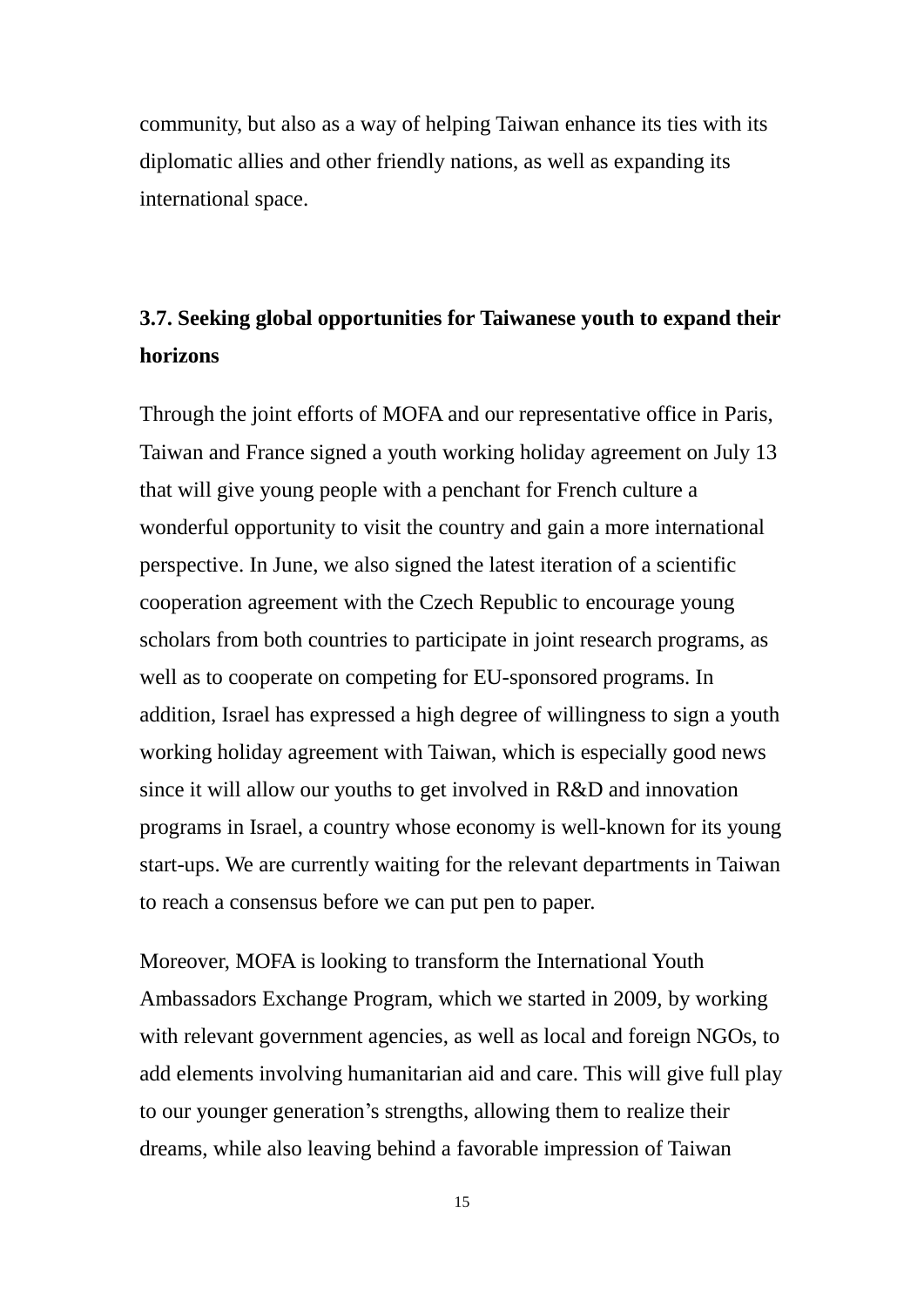around the world with their good deeds.

#### **3.8. Maximizing our diplomatic resources through adjustments**

Given the ever-changing international landscape, it is common practice for foreign ministries to maximize diplomatic outcomes by evaluating the allocation of resources and, based on the foreign policy priorities of the day, making adjustments to the overall way in which their overseas missions operate. As such, we at MOFA regularly assess the set up of our overseas missions. The ministry has, on many occasions in the past, performed cost-benefit analyses, examined the way our resources are used, and merged existing missions or established new ones accordingly. Since 2002, we have opened 14 new overseas missions, while closing 13. In the process, consideration was given not only to our overall diplomatic strategy, but also to such other factors as the potential for developing political relations, economic and trade relations, service provision for Taiwanese expatriates and travelers, natural resources, the distance between overseas missions, and performance.

I understand the many concerns and criticisms that have recently been leveled at the planned merging and streamlining of our overseas missions, and want to take this opportunity to explain the situation, as is my responsibility. Given that we only have a limited foreign affairs budget, as well as resources and personnel, and given that we have to deal with an increasingly onerous and diverse range of international issues, merging some of our overseas missions is the first step in conducting a comprehensive reassessment and reallocation of our diplomatic resources. It is in no way a self-imposed limitation or random action, but rather a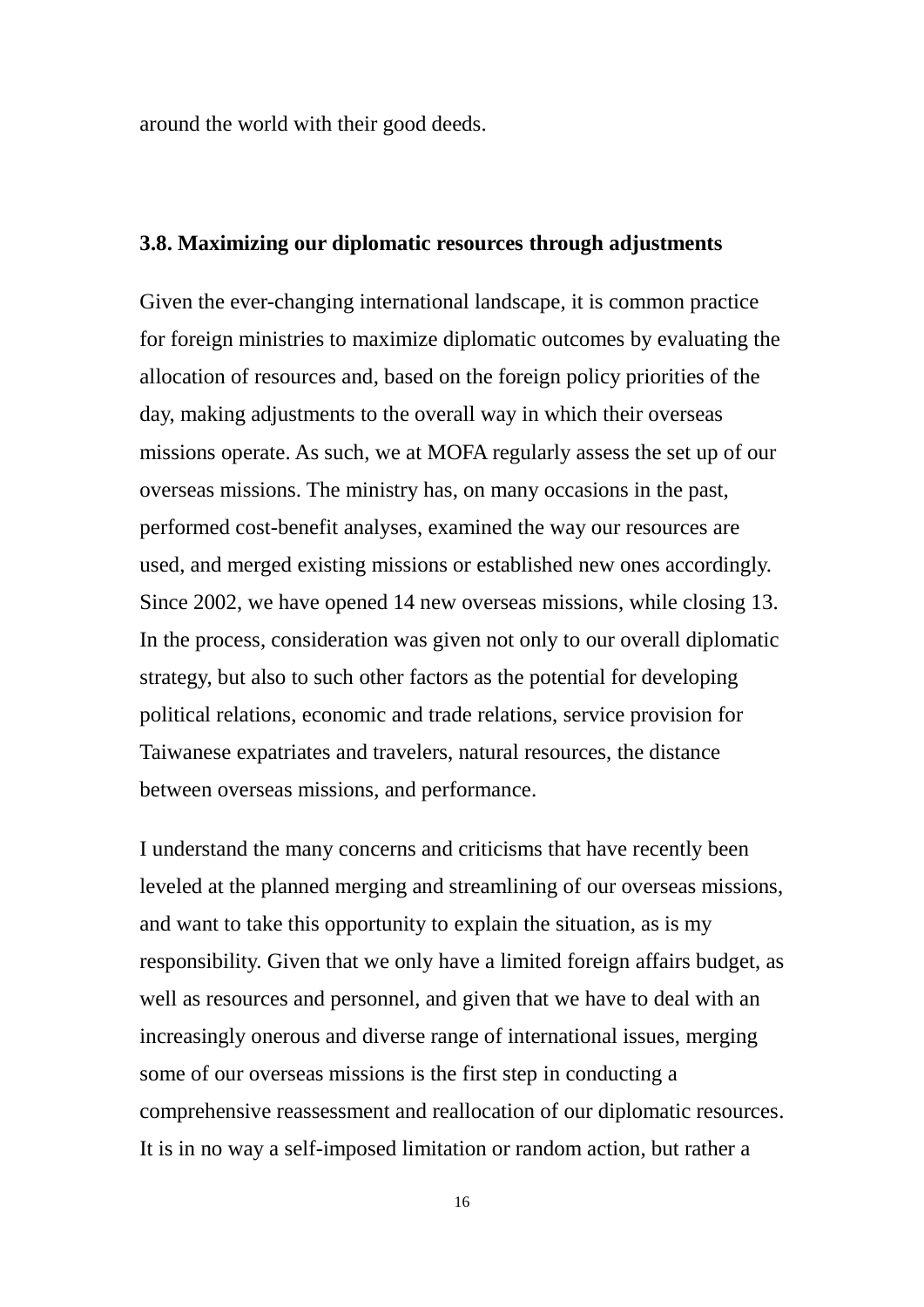practical look at the way we have our overseas missions set up, and using resources where they best serve our current policy objectives given the prevailing conditions. Once this first step is complete, we will move on to the next stage, which is to reallocate resources and personnel to missions where they are needed most, such as those in Southeast Asia.

## **3.9. Reforming training programs and the Foreign Service exams to select the best possible people to serve the nation**

The outcomes of our diplomatic work hinge largely on the quality and professional abilities of our staff. In recent years, we have continued to refine training programs for newly recruited diplomats, and have a mechanism for carefully screening for the best talent. We have also considered the specific characteristics of the different regions around the world, and are providing more training accordingly to boost foreign language competency and professional skills, as well as verbal skills and ability to elaborate on policy. We want to ensure that, from the very beginning of training, we have high-caliber people and can effectively select from among them the most suited to diplomatic work. In addition, considering the increasingly weighty nature of our work in terms of international law and international organizations, as well as the growing number of bilateral and multilateral negotiations involving international legal issues, MOFA is working with the Ministry of Examination to look at adding a section on international law to the Foreign Service Officer exams in order to be able to recruit legal professionals to our field.

### **3.10. Continuing to promote measures that can provide better**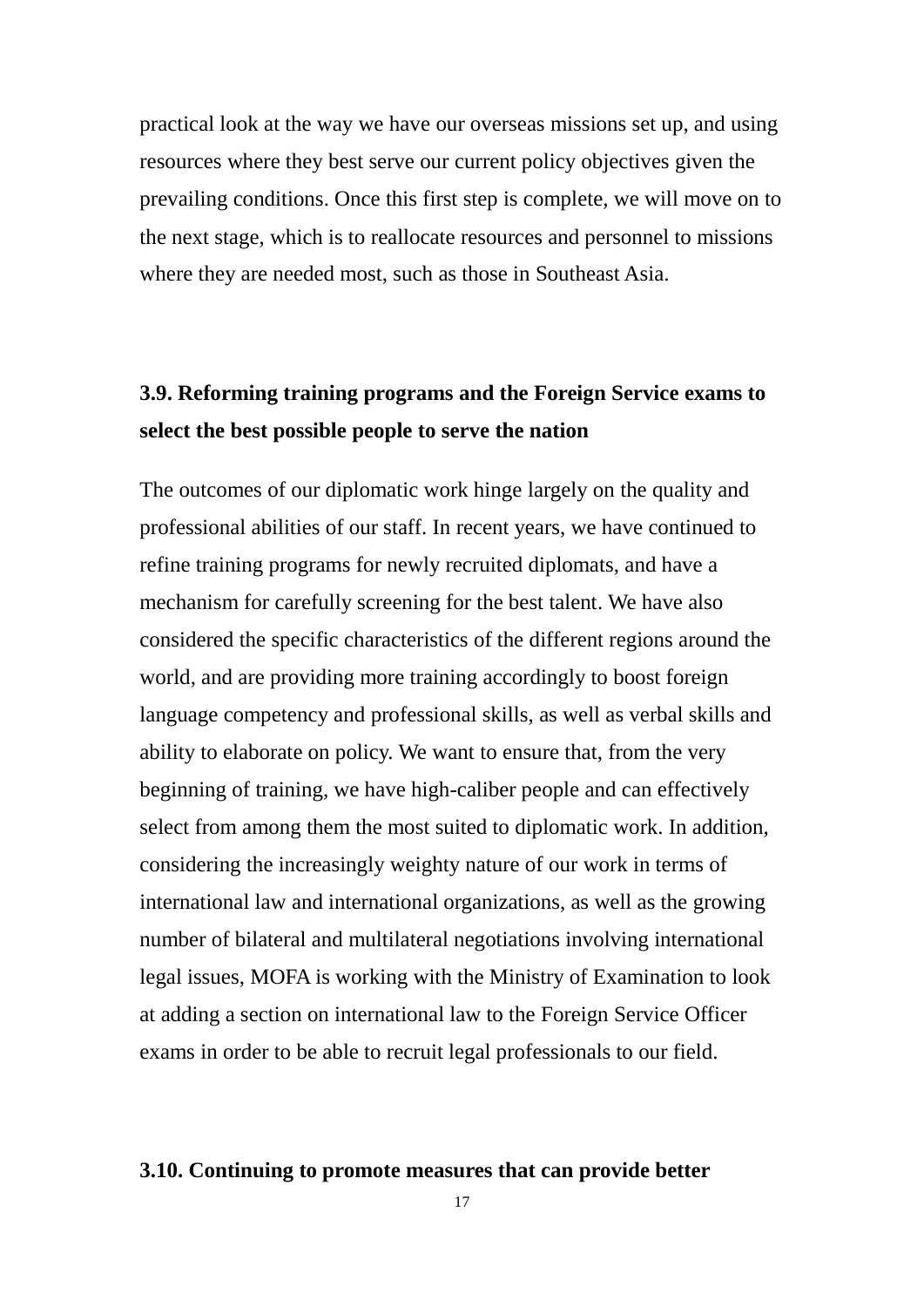#### **consular services to the public**

Consular affairs work is the first line of contact between MOFA and the public. To continue providing the public with convenient, high quality services, MOFA has recently implemented the following measures:

3.10.1. Simplifying application procedures for document authentication:

Beginning June 1 this year, a new version of the ROC Document Legalization Certificate was released, while an online system was also established to provide authentication services to both local and overseas organizations. This has streamlined cross-border consular authentication procedures, and made documents issued by the ROC government more useable overseas.

3.10.2. Main hall expansion:

The expansion of the main hall of the consular affairs section in our Central Taiwan Office was completed on June 7. At the same time, measures were also taken to provide two separate service channels, one for people making applications and one for those picking up documents. This has significantly reduced the bottlenecks, and resulted in better service for residents of central Taiwan.

3.10.3. To improve services in the Taitung area, MOFA's Eastern Taiwan Office in Hualian sends personnel there every month to perform consular work. Not having to go to the trouble of traveling back and forth saves local residents both time and money.

Moreover, due to the limited space and consequent congestion caused by throngs of people seeking consular services in the main hall of the BOCA headquarters in the Joint Central Government Office Building in Taipei,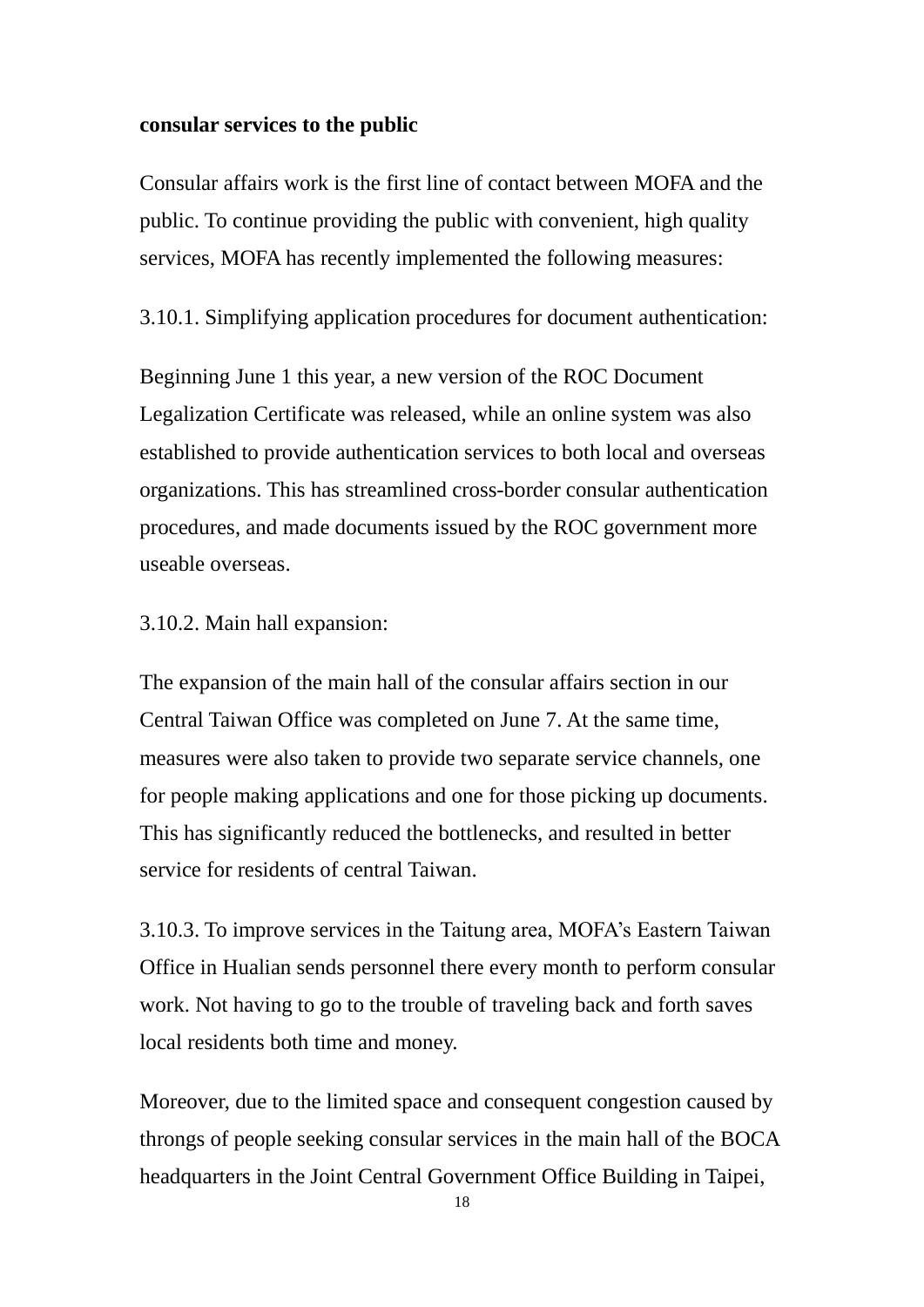MOFA will obtain more space in the building to provide the public with a more convenient and comfortable environment.

### **4. Conclusion**

Diplomacy is the art of the possible. Since taking up the post of Minister of Foreign Affairs, I have repeatedly stressed to the entire staff at MOFA that pragmatism remains the common denominator in our work, the core aim of which is to strive for our nation's best interests. As such, when formulating and implementing policy, we have to consider the nation's changing circumstances, various intrinsic factors, as well as the actual reality. While we can be positive, flexible, and forward-looking in the actions we take, we must always have our feet firmly and pragmatically planted in reality.

Diplomatic work is a long-term endeavor, especially given the difficult and highly challenging situation we currently face. Indeed, a number of our policies will not produce instant results, but rather will require our long-term attention before they start paying dividends. If we can count on having everyone's understanding and support, regardless of political affiliation, then we can come together and work as one on overcoming the various challenges and obstacles.

ROC diplomats have no right to be negative or pessimistic. They do, however, have an obligation to keep forging ahead optimistically. I have every faith that my staff at the ministry will do just that.